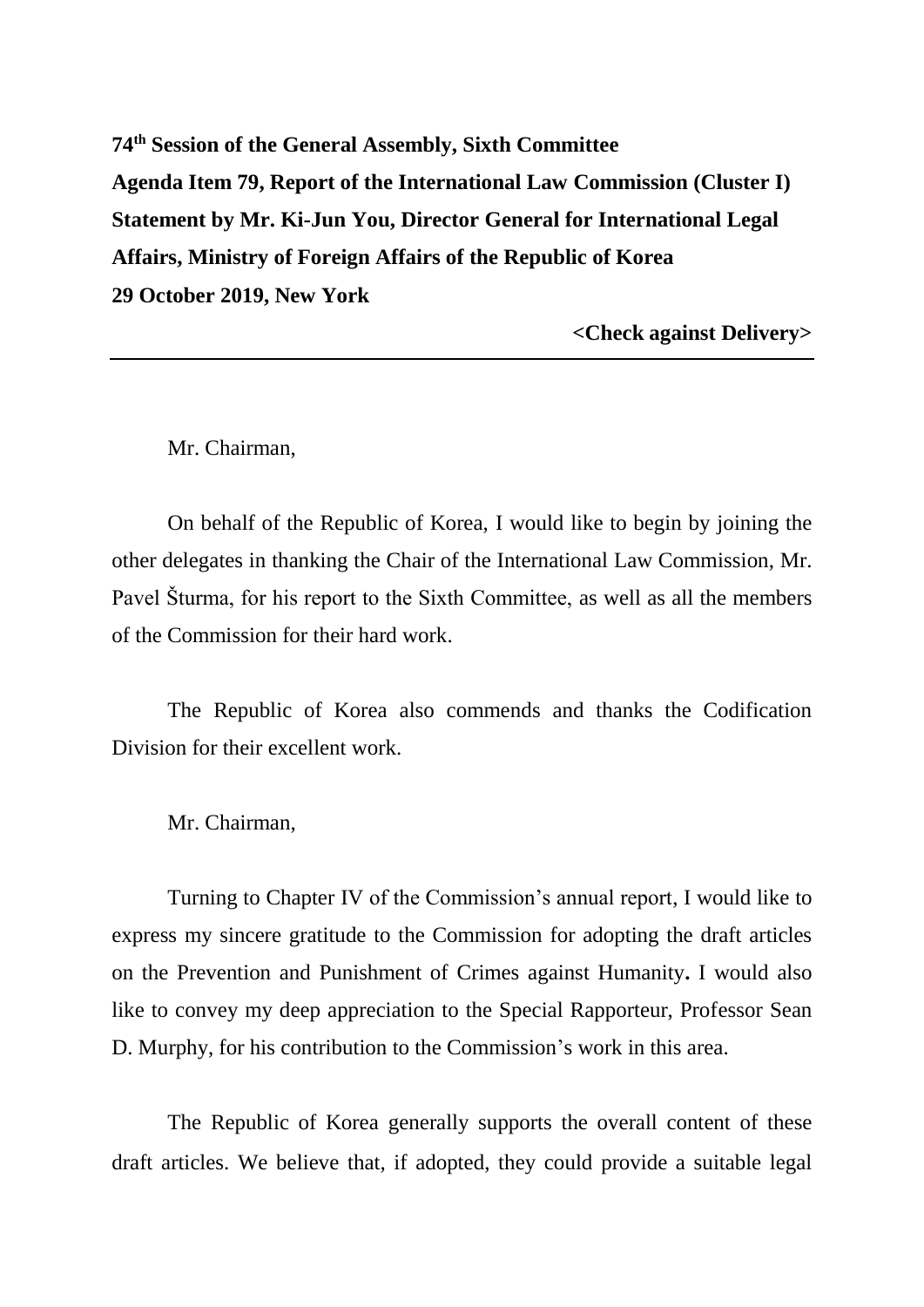basis for strengthening law enforcement cooperation among States, particularly in the absence of bilateral treaties on extradition or mutual legal assistance.

We would like to stress that the draft articles should be in line with the Rome Statute of the ICC as much as possible, so as to maintain coherence and stability in international criminal justice system. The Republic of Korea recognizes that the Commission has strived to take into account the evolving nature of national enforcement and international cooperation among States. However, we should bear in mind that changing contexts and their attendant interpretation should be approached in a way that will not erode the current system under the Rome Statute, but rather strengthens it.

The Republic of Korea is also of the view that careful consideration should be given to the relationship between the draft articles on crimes against humanity and other relevant international instruments, including the initiative to adopt a new Convention on Mutual Legal Assistance for Crimes against Humanity, Genocide, and War Crimes.

The remaining draft articles—including those on jurisdiction, investigations, extradition, *aut dedere aut judicare*, the principle of *nonrefoulment*, victims and witnesses, and mutual legal assistance—should align as much as possible with standards already established by existing international treaties. The draft article on *aut dedere aut judicare* should also follow the Hague formula, upon which many treaties have already been based.

In addition, my government, in principle, shares the view that further efforts for the elaboration of a convention building on the draft articles adopted by the Commission should be made either at the UN General Assembly or a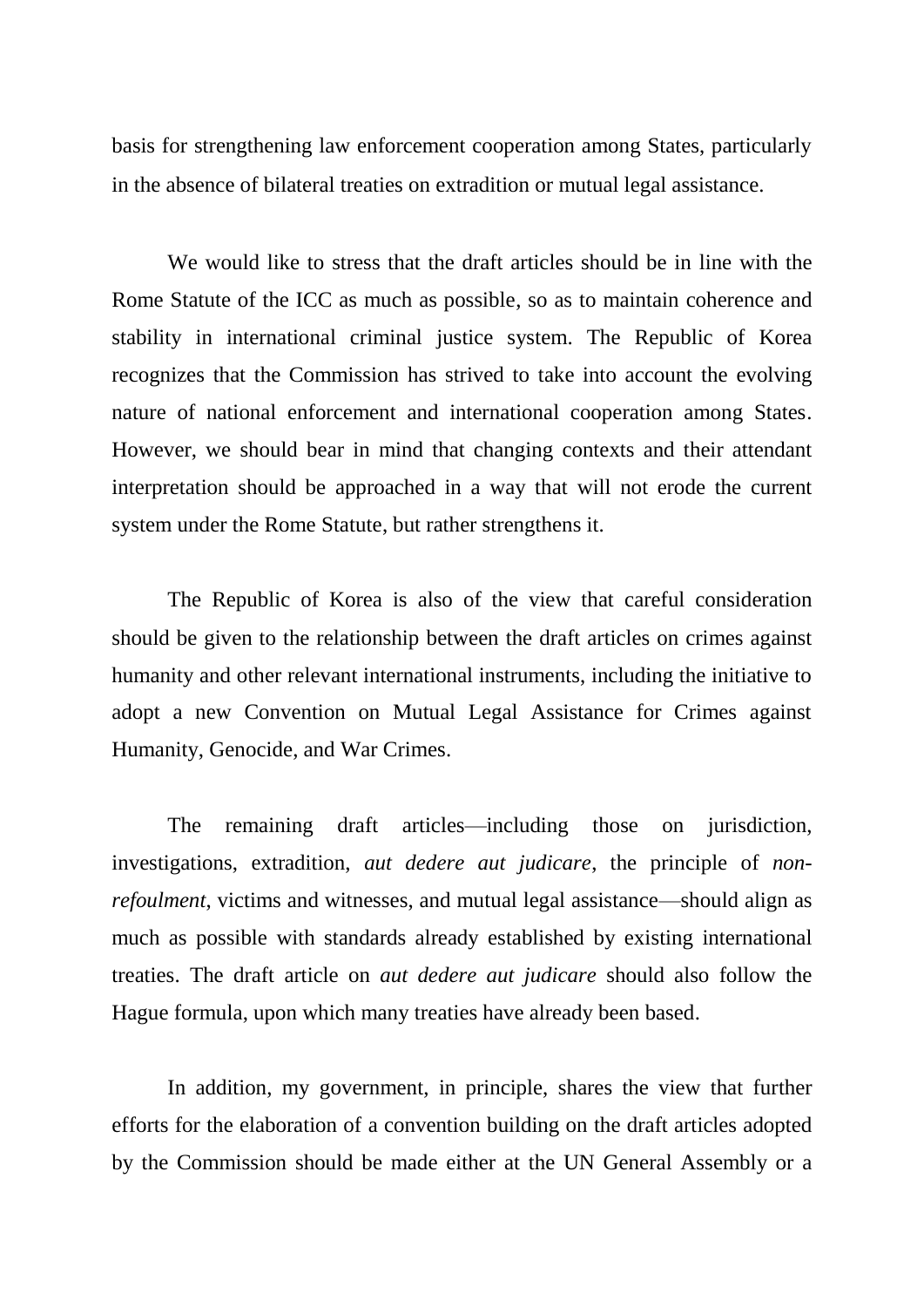diplomatic conference. Whatever the future plan may be, the Republic of Korea believes that further discussions among States about consultation methods and procedures are needed, and that the opinions of States should be fully heard throughout these discussions.

Mr. Chairman,

Turning to the topic "Peremptory norms of general international law (*jus cogens*)", I would like to express my deep appreciation to the Special Rapporteur, Mr. Dire Tladi, and the Commission for contributing to the successful conclusion of the first reading of the draft conclusions on peremptory norms of general international law (*jus cogens*).

We understand that many discussions took place on whether the Commission should provide an illustrative list of *jus cogens* norms, and if so, how this could be realized. Ultimately, as a compromise, the Commission decided to set out the *jus cogens* norms already recognized by the Commission in the annex. However, we believe that further reflection is needed upon whether to include an illustrative list in the Conclusion.

In this vein, we would like to urge the Commission to approach this topic with caution, and to revisit this matter on a second reading.

Turning now to Chapter XI, concerning "other decisions and conclusions of the Commission", the Republic of Korea is of the view that the topic, "Reparation to individuals for gross violations of international human rights law and serious violations of international humanitarian law", could be useful in identifying existing State practices on such reparations.